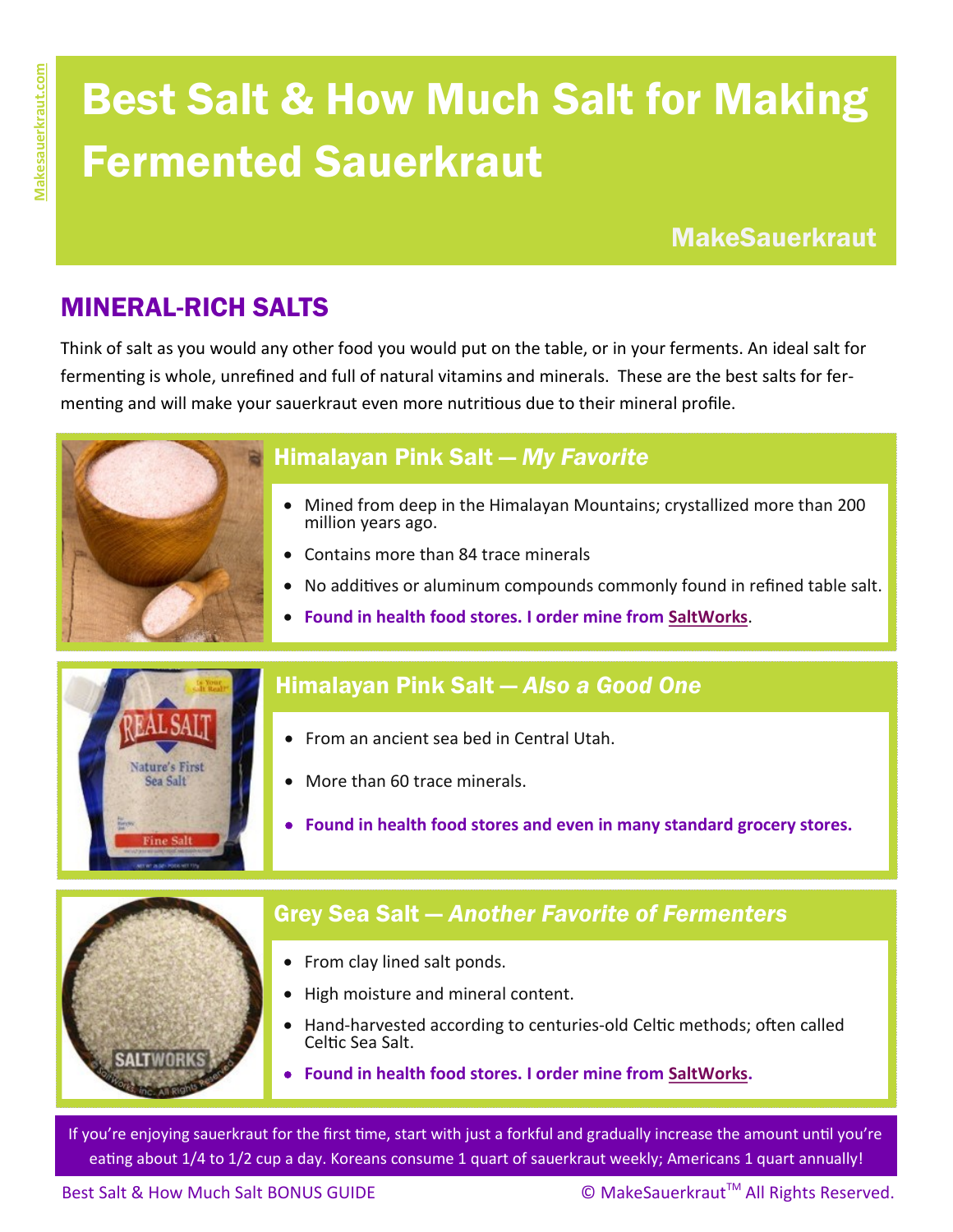# PROCESSED SALTS

The white stuff in your shaker on the table; highly refined. The product of an industrial process that uses chemicals and high temperatures to remove all the trace minerals naturally occurring in the sea or earth.



#### Table Salt or Iodized Salt — *Do NOT Use*

- Refined, minerals stripped out during processing.
- May contain additives: calcium silicate (free flowing), potassium iodide (for iodine deficiencies) and sugar.



#### Industrial Sea Salt — *Check the Label for Additives*

- Highly refined, minerals stripped out during processing.
- Does not contain all of its minerals.
- Fine to use for fermenting if no additives-such as iodine-listed on the label.



#### Kosher Salt — *Not Recommended*

- Used to make meats Kosher (The size of its grain makes it perfect for drawing blood out of meat.)
- Larger crystals than table salt that don't dissolve as easily as a finer grain.
- Can contain anti-caking agents. Check the label.



#### Pickling Salt — *Works Fine*

- No additives or anti-caking agents.
- Fine grained.
- Pure granulated salt (sodium chloride).

Anyone, anywhere can ferment. It takes about \$5.00 of ingredients & equipment to make a few jars of sauerkraut.